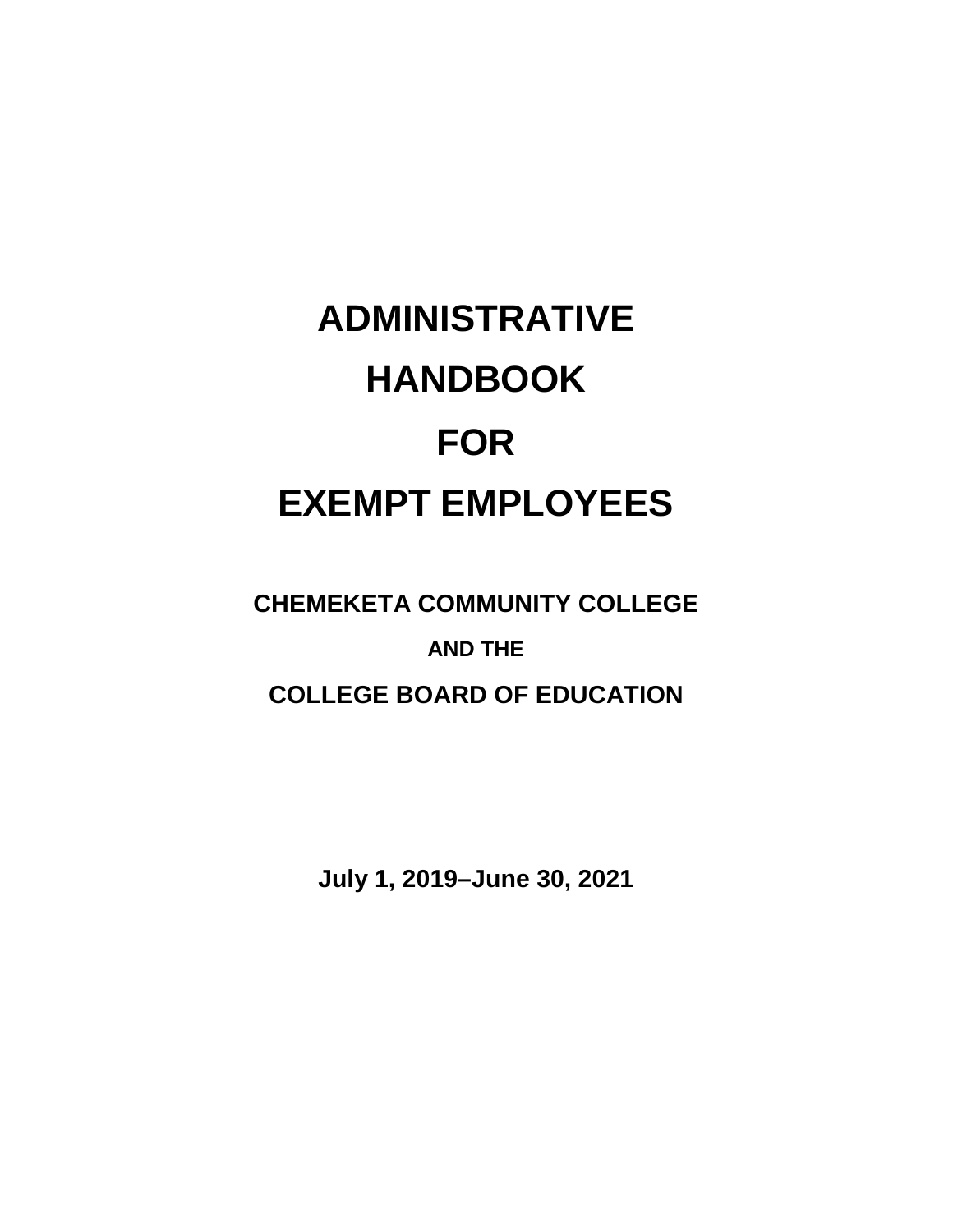### **Table of Contents**

| <b>Section Title</b> | <b>Section</b><br><b>Number</b> | <b>Page</b> |
|----------------------|---------------------------------|-------------|
|                      |                                 |             |
|                      |                                 |             |
|                      |                                 |             |
|                      |                                 |             |
|                      |                                 |             |
|                      |                                 |             |
|                      |                                 |             |
|                      |                                 |             |
|                      |                                 |             |
|                      |                                 |             |
|                      |                                 |             |
|                      |                                 |             |
|                      |                                 |             |
|                      |                                 |             |
|                      |                                 |             |
|                      |                                 |             |
|                      |                                 |             |
|                      |                                 |             |
|                      |                                 |             |
|                      |                                 |             |
|                      |                                 |             |
|                      |                                 |             |
|                      |                                 |             |
|                      |                                 |             |
|                      |                                 |             |
|                      |                                 |             |
|                      |                                 |             |
|                      |                                 |             |
|                      |                                 |             |
|                      |                                 |             |
|                      |                                 |             |
|                      |                                 |             |
|                      |                                 |             |
|                      |                                 |             |
|                      |                                 |             |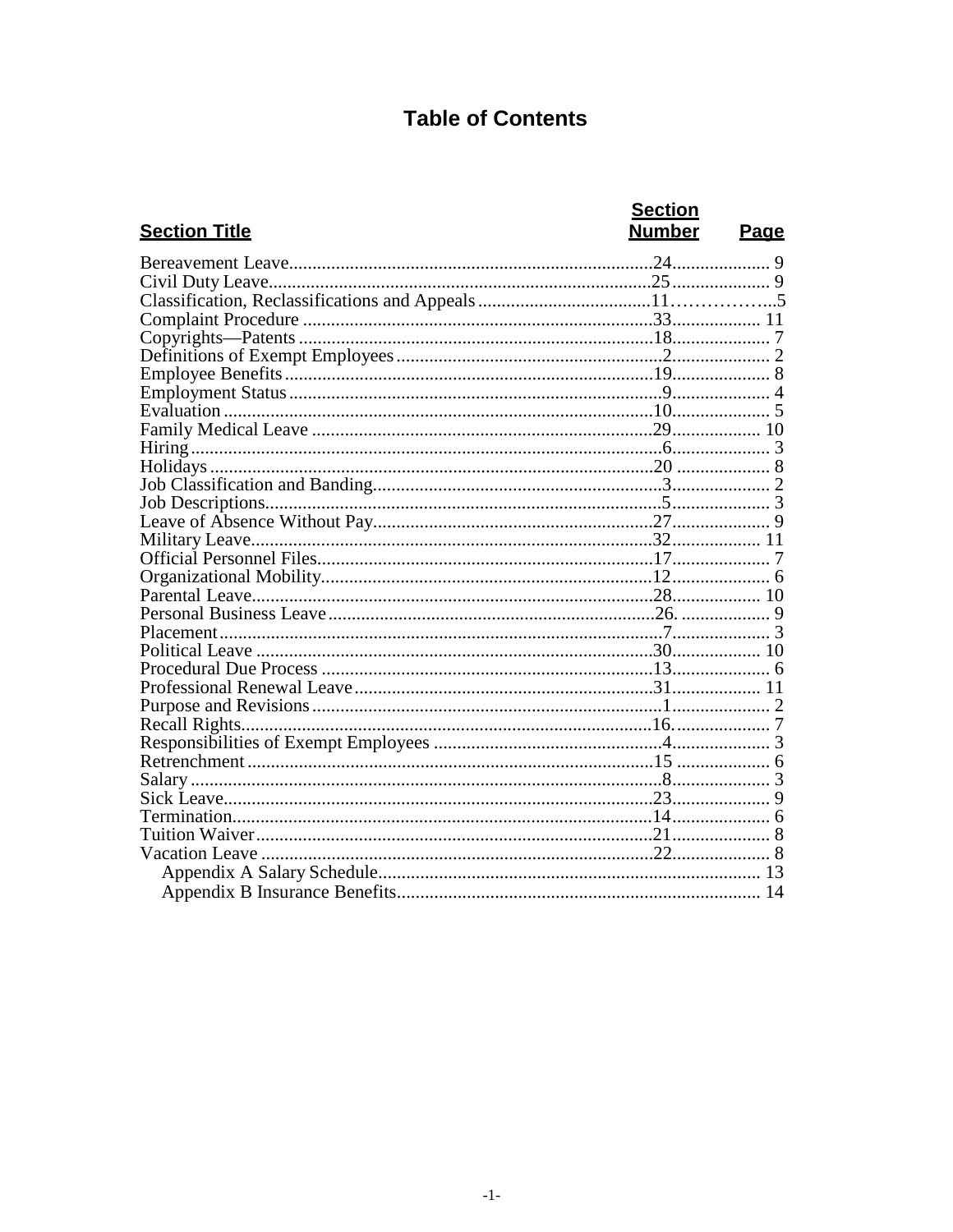#### **1. PURPOSE AND REVISIONS**

The purpose of this handbook is to define college policy governing the terms and conditions of employment for exempt employees under general fund money contracts. Non-general fund employees may have special terms and conditions due to their funding source and/or contract period; however, this handbook will be followed as closely as possible.

A committee representing all exempt employees appointed by the Exempt Association's president shall review this handbook at least every two years. This committee shall make recommendations to the college president/chief executive officer. Any revisions, deletions, or additions must receive Chemeketa Community College Board of Education approval upon the recommendation of the college president/chief executive officer or designee.

#### **2. DEFINITIONS OF EXEMPTEMPLOYEES**

Exempt are the group of employees, defined below, that are excluded from collective bargaining by provisions of the collective bargaining law, Oregon Employment Relations Board rulings, or college recognition. The terms and conditions for the college president are governed by a contract between the board and president, not this handbook. The following are classifications of exempt employees:

Administrator: An annually contracted employee designated by the college as one who performs executive duties, prepares and administers budgets, and/or formulates college administrative policy.

Confidential: "Confidential employee" means one who assists and acts in a confidential capacity to a person who formulates, determines and effectuates management policies in the area of collective bargaining. (ORS 243.650)

Manager or Coordinator: "Managerial employee" means an employee who possesses authority to formulate and carry out management decisions or who represents management's interest by taking or effectively recommending discretionary actions that control or implement employer policy, and who has discretion in the performance of these management responsibilities beyond the routine discharge of duties. A "managerial employee" need not act in a supervisory capacity in relation to other employees. (ORS 243.650)

Supervisor: "Supervisory employee" means any individual having authority in the interest of the employer to hire, transfer, suspend, lay off, recall, promote, discharge, assign, reward or discipline other employees, or responsibly to direct them, or to adjust their grievances, or effectively to recommend such action, if in connection therewith, the exercise of the authority is not of a merely routine or clerical nature but requires the use of independent judgment. (ORS 243.650)

#### **3. JOB CLASSIFICATION ANDBANDING**

The college shall maintain a classification system for all exempt employees. Refer to the college Human Resources office for further information. Job classification for exempt employees ranges from  $B-2$  to  $F-1$ .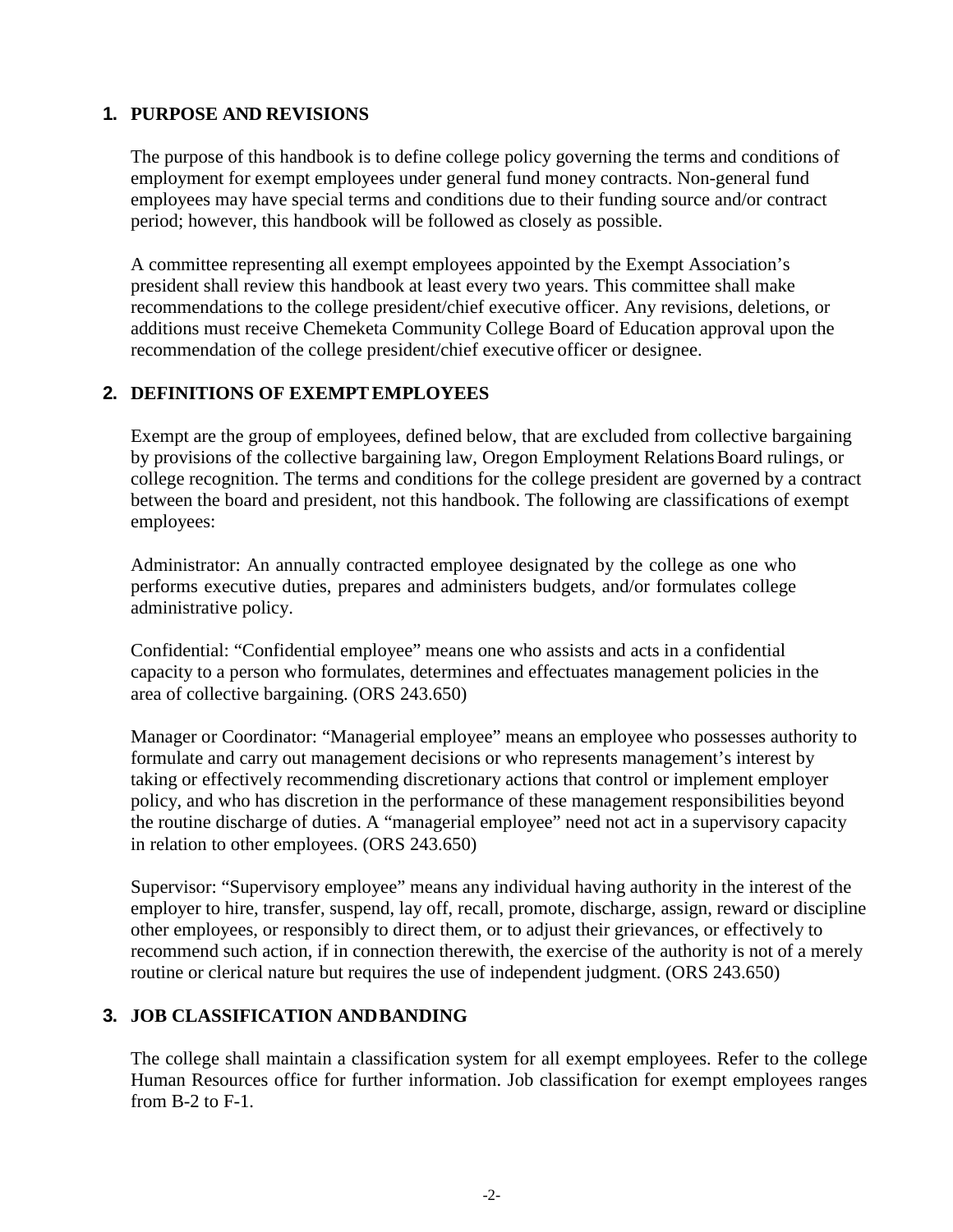#### **4. RESPONSIBILITIES OF EXEMPTEMPLOYEES**

The responsibility of the exempt employee shall be to effectively represent the interests of the college by providing leadership and support of the college mission and to administer college policies and procedures adopted by the college president/chief executive officer and policies approved by the College Board of Education.

#### **5. JOB DESCRIPTIONS**

The college president/chief executive officer has authority to determine the staffing requirements of the college. By authority of the president/chief executive officer, positions shall be defined and job descriptions shall be developed setting forth duties, responsibilities, and minimum qualifications for entry-level positions. Job descriptions shall be maintained by the college Human Resources office for each college position.

#### **6. HIRING**

The recruitment and hiring of all exempt employees shall be done in accordance with the college's personnel practices and recruitment guidelines, affirmative action policy, and the Affirmative Action Plan.

#### **7. PLACEMENT**

New exempt employees shall be placed on the appropriate salary schedule at the entry-level salary for that position. Initial salary placement will be made in accordance with pay equity. The current salary of a new exempt staff member transferring from a bargaining unit within the college may be considered when determining initial placement.

#### **8. SALARY**

A salary schedule shall be maintained for exempt employees. (See Appendix A). Employees working less than 1.0 FTE shall be prorated according to FTE/months worked. The college president/chief executive officer, or designee, shall require an annual review of the salary schedule for exempt employees. This review shall include an opportunity for input from representatives of the exempt employees. Recommendations for changes shall be made to the College Board of Education through the college president/chief executive officer.

During the annual review, adjustments to the salary schedule and salary step movement shall be considered.

When salary step movement is approved, increases for exempt employees on ranges B-2 through D-5 who have continued satisfactory performance, who are not at the top of their salary range, and who are offered a one (1) year contract, shall be awarded a step at the beginning of the contract year. Probationary employees hired before March 1 of any fiscal year (July 1– June 30) who are performing satisfactorily and receive a probationary contract are eligible for salary step increases.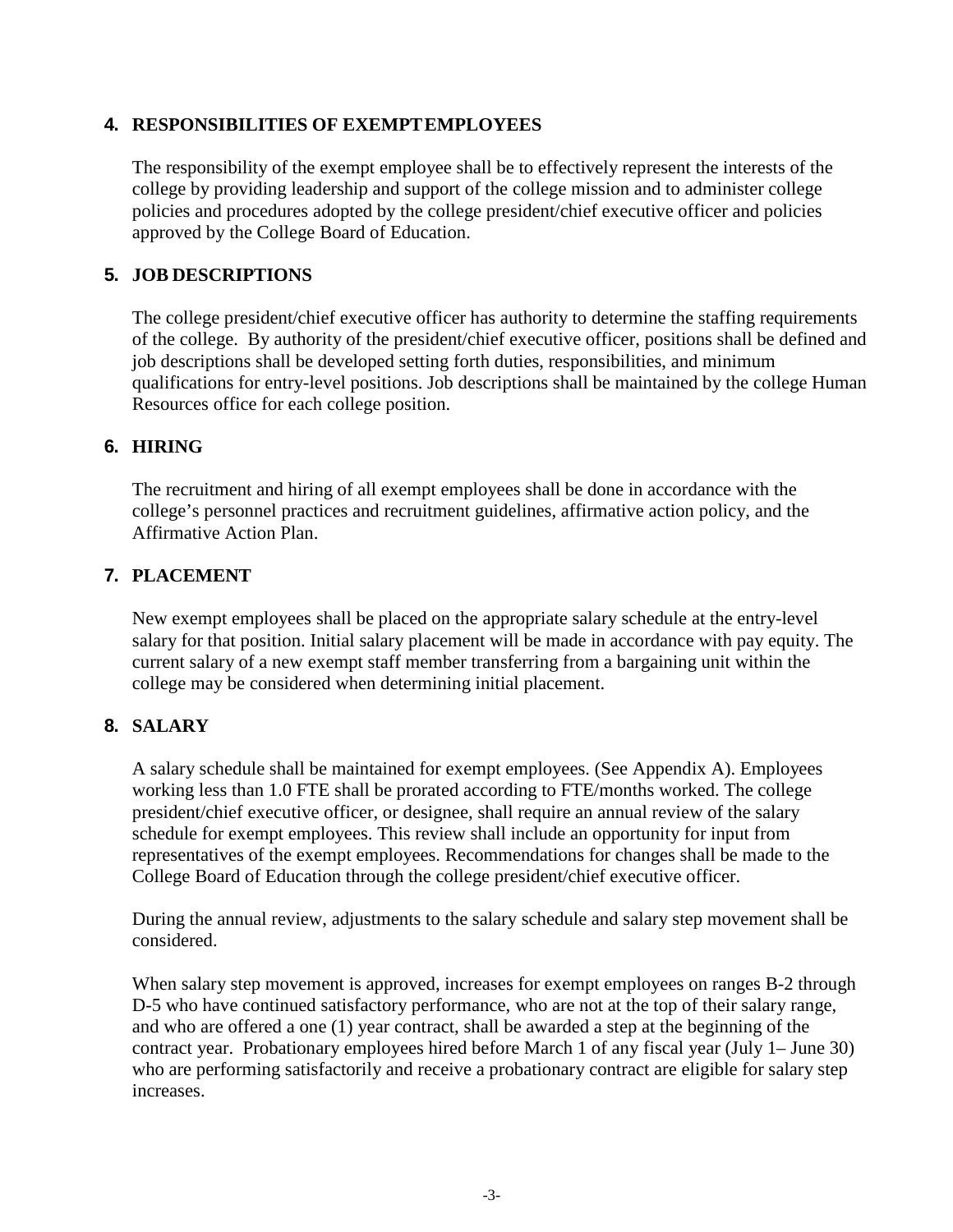Salary increases or decreases for exempt employees on ranges E-1 to F-1 who are offered a new one (1) year contract are subject to the evaluation process and shall be assigned at the beginning of the contract year.

As provided by law<sup>1</sup>, certain exempt employees shall receive compensation, or compensatorytime off, for overtime hours worked. The college will not compensate any other exempt employees for overtime.

Under special conditions, a bonus may be awarded for exemplary performance at the discretion of the Executive Team.<sup>[1](#page-4-0)</sup>

#### **9. EMPLOYMENT STATUS**

Exempt employees shall serve a minimum twelve (12) month probationary employment period. Supervisors shall evaluate the performance of the exempt employee prior to the completion of the probationary period. The supervisor may elect to extend the probationary period up to an additional six (6) months. At the end of a successful probationary period, the supervisor shall authorize the completion of a contract up to the end of the fiscal year. At any time during the probationary period, exempt employees whose performance is unsatisfactory may be terminated from employment.

Exempt employees shall be provided notice concerning their employment status not later than March 15 of each year. A notice of renewal shall include the number of months to be worked in the forthcoming fiscal year, starting date, percentage of assignment, and salary placement. A notice of non-renewal shall confirm the final date to complete the current contract.

Exempt employees who have satisfactorily completed their probationary period may obtain up to a one (1) year contract based on the fiscal year. There is no automatic renewal of one (1) year contracts.

College notice of renewal shall be considered accepted by the exempt employee unless on or before April 1, the exempt employee notifies the college Human Resources office in writing, rejecting the terms of the notice. Some exempt employees will be required to sign their notices by April 1 for certain special circumstances.

Employment as an exempt employee of the college can be terminated in the following manner:

- (A) An exempt probationary employee may be terminated at any time for anyreason deemed by the college to be sufficient.
- (B) A confidential employee may be reclassified as a classified employee whenever appropriate as determined by statute and the college, or may complete the contract and not be renewed for any reason, or may be terminated in mid-contract for just cause(see Section 14), or may be retrenched as needed (see Section 15).
- (C) Any other exempt employee may complete the contract and not be renewed for any reason, or may be terminated in mid-contract for just cause (see Section 14), or may be retrenched as needed (see Section 15).

<span id="page-4-0"></span><sup>&</sup>lt;sup>1</sup> Fair Labor Standards Act (federal-29 CFR 541.00 et al) (Oregon-OAR839-020-0320 et al)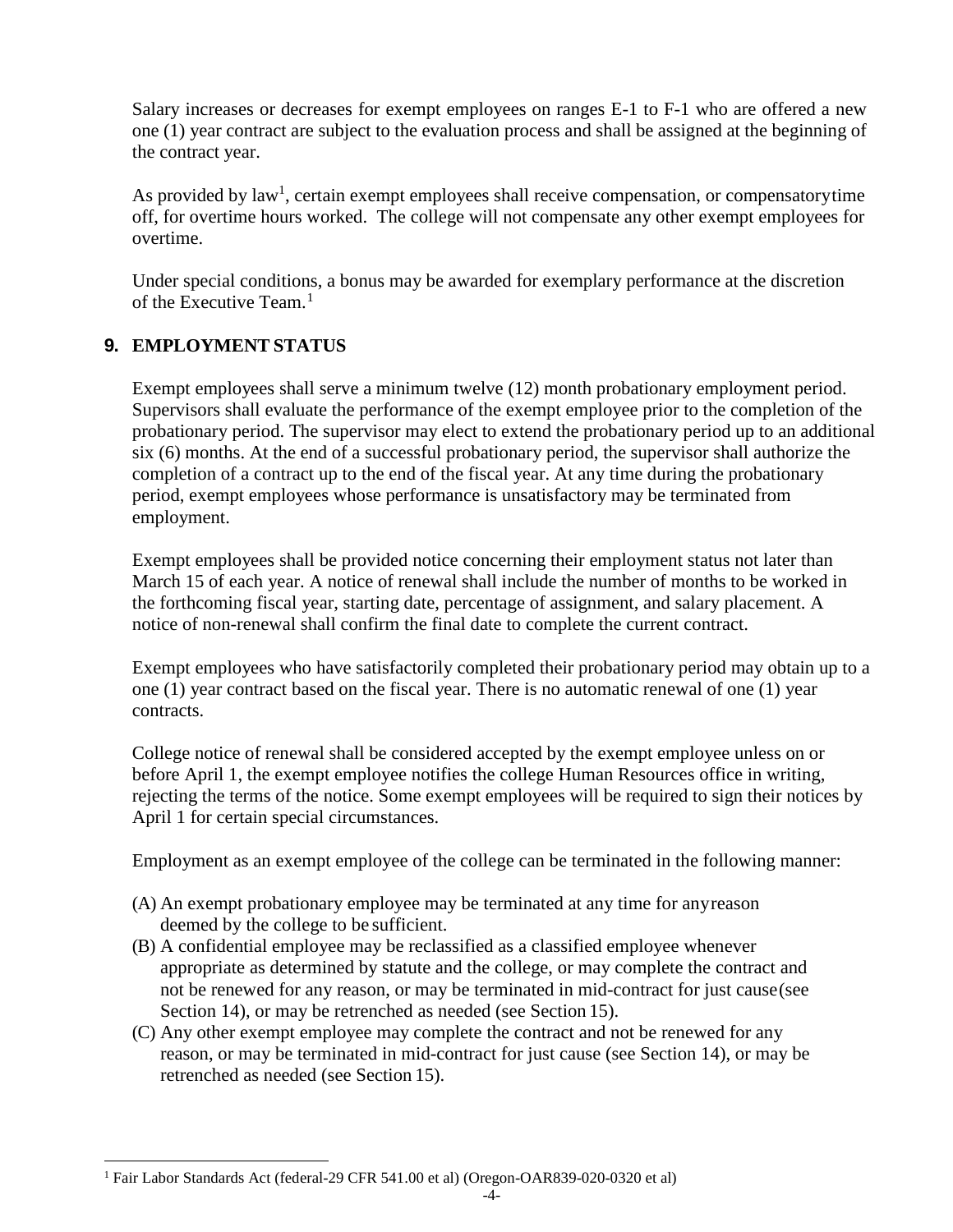#### **10. EVALUATION**

The evaluation of an exempt employee's performance may serve several purposes. The evaluation may be used as:

- (1) motivation to improve an employee's performance and as a basis for salaryincreases;
- (2) a source of information for concern about work performance;
- (3) a source of documentation to support disciplinary actions, including employeetermination;
- (4) a basis for determining individual and organizational needs;
- (5) an aid in preparing a work plan to strengthen employee qualifications and/orperformance;
- (6) an aid in setting specific work objectives;
- (7) a basis for identifying an employee who deserves promotion; and
- (8) continuing documentation of an employee's work history.

Performance appraisal shall be based on the employee's job description, specifications, and activities related to the individual's professional goals and objectives. Optionally, the employee may request that items beyond the supervisor's observation be considered in the performance appraisal. Those items might include self-evaluation, subordinate evaluation, peer evaluation, advisory group and consideration of special assignments or projects, etc., if such items have been agreed upon as a part of the evaluation.

An annual written evaluation shall contain recommendations regarding salary placement, retention, promotion, termination, or benefits such as professional renewal leave. If the employee has worked for at least six (6) months, the evaluation shall be completed on the approved evaluation forms by September 1. Additional evaluations on any form consistent with the above purposes may be completed whenever the supervisor determines it is appropriate.

#### **11. CLASSIFICATION, RECLASSIFICATIONS AND APPEALS**

Exempt employees may request a review of their job descriptions for the purposes of consideration for reclassification or the clarification of performance expectations. Requests are submitted in writing through an employee's immediate supervisor to the appropriate department and/or division administrator. All position reclassifications require the approval of Executive Team. Requests from employees in levels B-2 to C-3 will be forwarded to the college Human Resources office with the immediate supervisor's written recommendation for approval or disapproval within fifteen (15) working days. The college Human Resources staff shall review the employee's request and the immediate supervisor's recommendation and make a written determination within thirty-five (35) working days. If the college Human Resources office determines that a reclassification is justified, they will inform the immediate supervisor of the decision. The immediate supervisor will forward the justification to the appropriate executive dean or vice president for review and approval or disapproval by Executive Team. If the employee does not agree with the findings of the college Human Resources office, the Executive Team shall make a final determination within an additional ten (10) working days. Requests from employees in levels C-4 and above will be forwarded to the appropriate executive dean or vice president. The appropriate executive dean or vice president shall review the employee's request with consultation from the college Human Resources office which will make a written determination within thirty-five (35) working days. If the college Human Resources office determines that the position should be reclassified, the appropriate executive dean or vice president will forward the justification for review and approval or disapproval and placement by Executive Team. If the employee does not agree with the findings, the employee may then make a written appeal to the Executive Team who shall make a final determination within an additional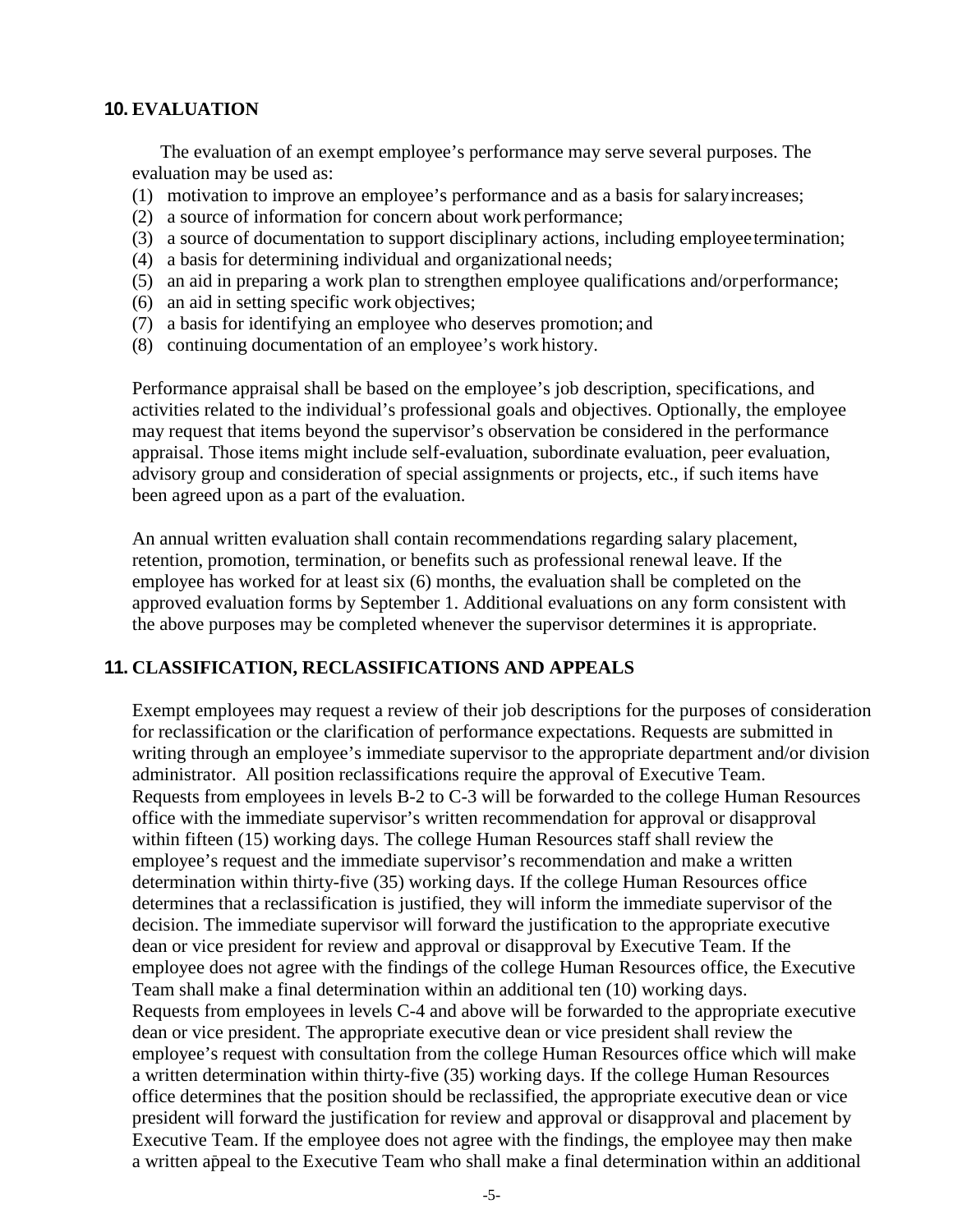ten (10) working days.

The implementation date for a classification change shall be the date that the new job description, properly signed by all authorizing parties, is submitted to the college Human Resources office for review. Those individuals receiving an upward classification change will be placed at the new range and step representing the dollar value at least 3.5 percent greater than the individual's current salary or as determined by pay equity. Those individuals whose positions are reclassified downward will be placed on the new range based on pay equity.

#### **12. ORGANIZATIONAL MOBILITY**

Exempt employees may apply for any college recruited position and will be considered on the basis of qualifications.

#### **13. PROCEDURAL DUE PROCESS**

Regular non-probationary exempt employees shall be afforded due process in any action to demote, retrench, or terminate them from employment with the college. Due process procedures shall be defined as an employee receiving (1) advance notice of the reasons for the action, (2) an opportunity to respond to a college official with the authority to effectively recommend action, and (3) an opportunity to for an appeal in front of the decision maker or designee after a decision has been made.

#### **14. TERMINATION**

Termination is defined as a dismissal in mid-contract.

Exempt employees in probationary status may be terminated at any time (see Section 9) for any reason deemed by the college to be sufficient.

An exempt employee in regular status may be terminated during the term of their contract forjust cause. If the employee disagrees with the action, the exempt employee shall use the complaint procedure (Section 33) to appeal the termination with the appropriate executive dean or vice president, and the college president/chief executive officer. In cases where the college president/chief executive officer is the immediate supervisor, the exempt employee may appeal the termination to the College Board of Education. If the appeal is reviewed by the College Board of Education, the exempt employee has the right to determine whether the board session is in open or executive session. The decision of the College Board of Education shall be final.

#### **15. RETRENCHMENT**

If a position is eliminated in mid-contract due to reorganization, maximum notice (but not less than 90 calendars days) shall be given each employee affected. If a position is eliminated due to financial exigency, the college shall provide the employee a 30-working day written notice before the end of service. In the event of an exempt employee's retrenchment due to reorganization or financial exigency, the employee shall have the opportunity to apply for any job openings that may occur. Reassignment of an exempt employee shall be subject to the applicable provisions of current faculty and classified collective bargaining agreements.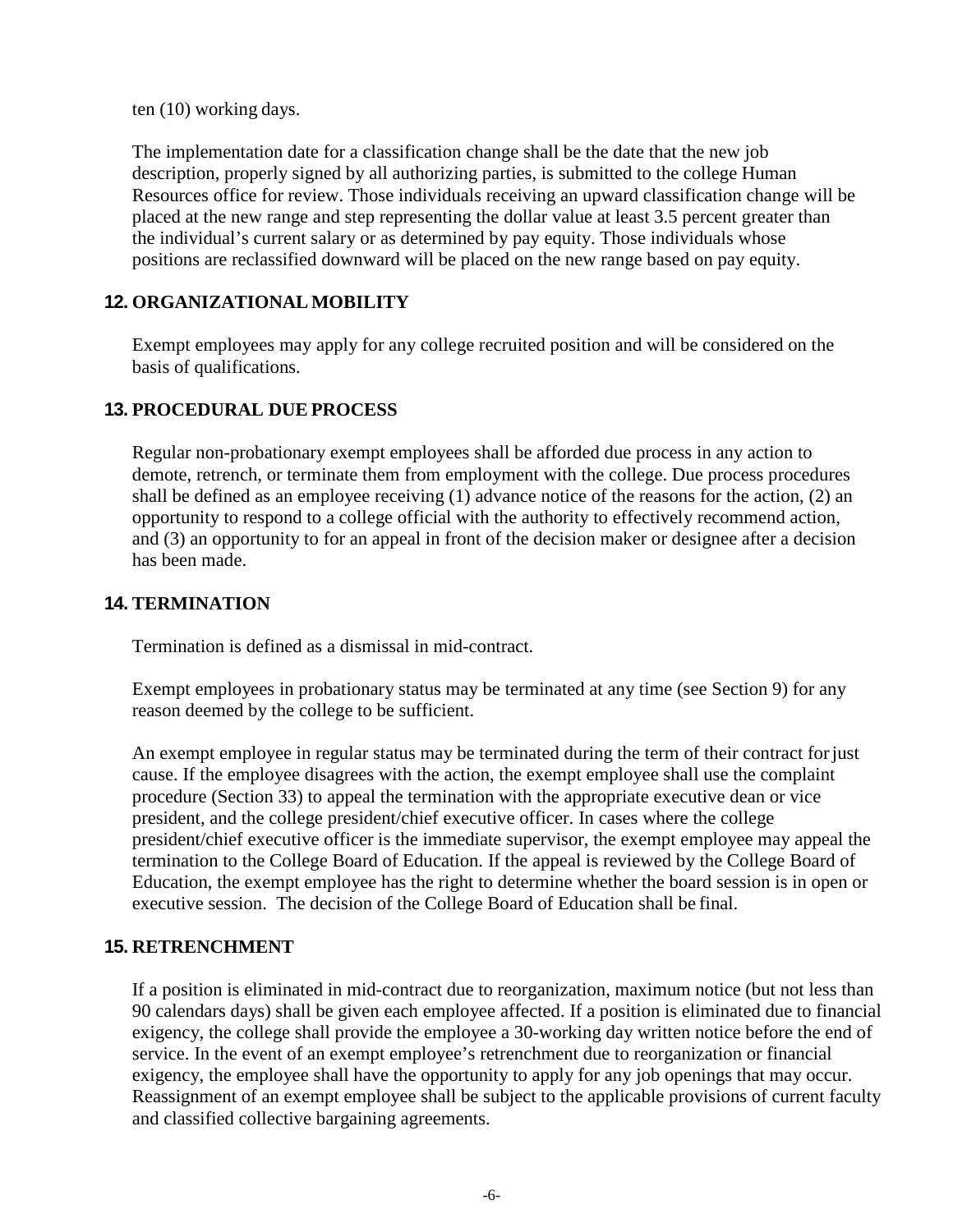#### **16. RECALL RIGHTS**

Retrenched employees will be allowed to apply for all internally recruited positions for a period of up to two (2) years. Qualifications for these positions shall be no more than what would normally be required of new hires. Affected employees may notify the college Human Resources office of any change in their present address or availability.

Nothing in this handbook shall prevent the college from offering an employee another position at the college provided he/she possesses the qualifications, aptitude and ability to perform the work available.

#### **17. OFFICIAL PERSONNELFILES**

The college shall maintain for college use official personnel files in the college Human Resources office for each employee. These shall be the official personnel files maintained for each employee for purposes of retention, promotion, or discipline. These files shall contain copies of evaluations, commendations, letters, or other materials deemed appropriate by the college. All entries must be dated and signed by the submitting party.

Any materials placed in these personnel files shall be placed there within a period of time not to exceed forty-five (45) working days of the date the action was taken. The employee shall be notified of the placement of new material in the personnel files within ten (10) working days of its placement and shall be allowed an opportunity to respond to that material. Any written response from the employee shall also be placed in the personnel files, provided that the response is received by the college Human Resources office within ten (10) working days following the date of employee notification.

Employees' personnel records shall not be made available to any individual or organization, except for college officials with a bona fide need to know or court order, without a signed authorization statement from the affected employee. Materials that are obtained confidentially by the college during the hiring process shall not be made a part of the personnel files. Materials may be expunged from the files by mutual consent of the college president/chief executive officer and the employee. Employees shall have reasonable opportunities to inspect their personnel files. Other working files are maintained as needed.

#### **18. COPYRIGHTS—PATENTS**

The ownership of any materials, processes, or inventions developed solely by an employee's effort and expense shall vest in the employee and be copyrighted or patented, if at all, in the employee's name.

The ownership of any materials, processes, or inventions produced solely for the college and at college expense shall vest in the college and be copyrighted or patented, if at all, in its name.

In those instances where materials, processes, or inventions are produced by an employee with college support, by way of the use of significant personnel time, facilities or other college resources, the ownership of the materials, processes, or invention shall vest in the person(s) designated by written agreement between the parties entered into prior to the production. If the materials, processes, or inventions are copyrighted or patented, it will also be in the name of the person(s) designated by written agreement between the parties entered into prior to the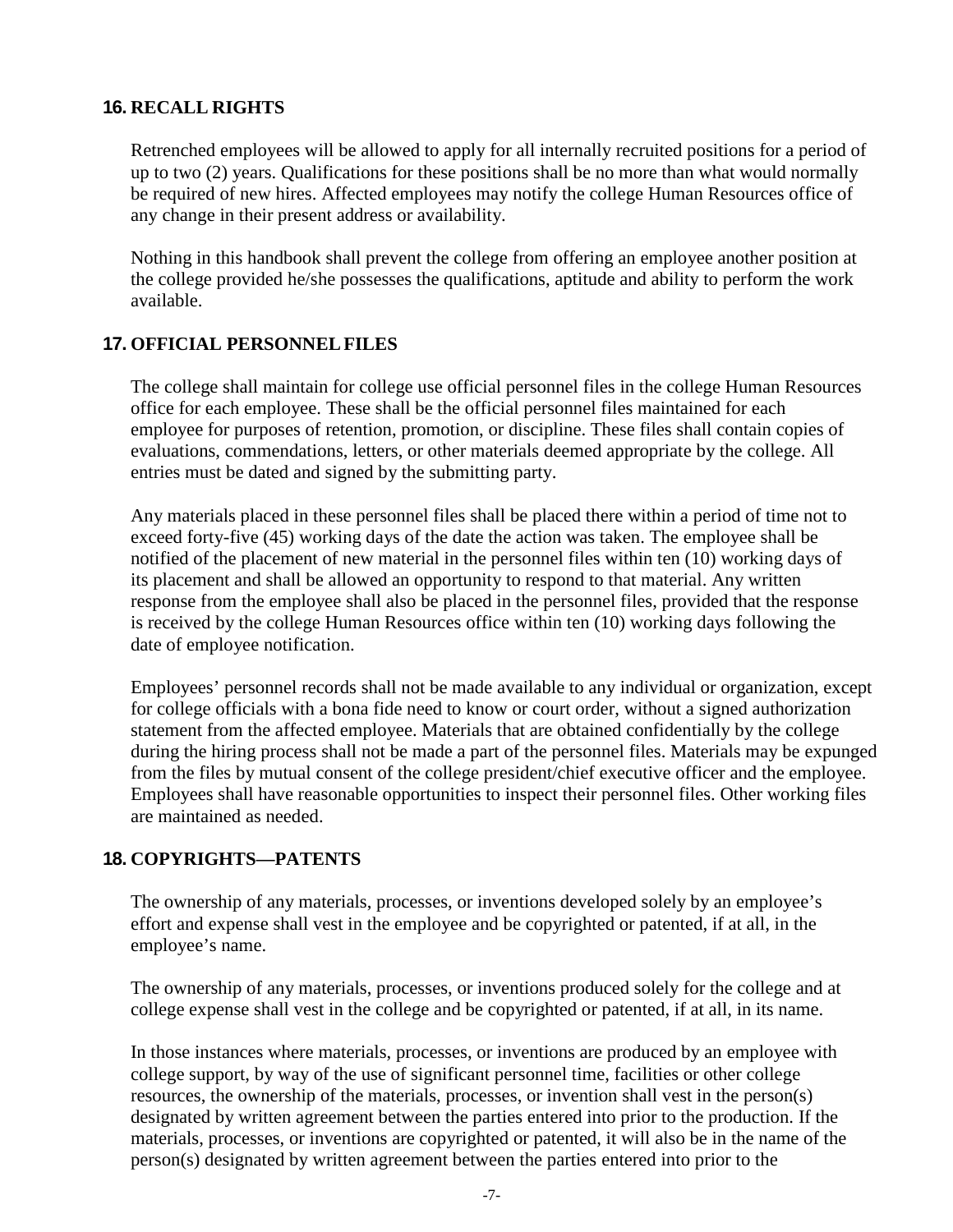production. In the event there is no such written agreement entered into, the ownership shall vest in the college.

#### **19. EMPLOYEE BENEFITS**

The college shall provide to exempt employees a comprehensive program of benefits (see Appendix B). Benefits shall be prorated for employees with less than 100 percent assignments. The college president/chief executive officer shall require an annual review of exempt employee benefits. This review shall include an opportunity for input from representatives of exempt employees.

#### **20. HOLIDAYS AND PAID NON-DUTY DAYS**

The following days will be paid holidays or paid non-duty days for exempt employees when the holidays occur during an employee's scheduled term of employment:

Two New Year's days Veterans Day Martin Luther King Day Thanksgiving Day Memorial Day The day after Thanksgiving Day Independence Day Two Christmas days Labor Day Presidents Day is a paid non-duty day

#### **21. TUITION WAIVER**

A. The college agrees to waive tuition for any employee or qualifying member of their immediate family who enrolls in classes at Chemeketa Community College. Such classes may be taken for credit or audited; however, tuition waiver shall apply to a maximum of sixty-four (64) credit hours annually for the employee and/or family. Full-time here is defined as 100 percent employment annually contracted for twelve (12) months. Community Education classes are not eligible for tuition waiver.

For this purpose, immediate family shall include spouse, children, stepchildren, or eligible domestic partner. Children and stepchildren are eligible until age 25. Legal dependents who meet the IRS dependent definition also qualify up until age 25. Annual allotment shall start with summer term and run through spring term.

- B. An employee may enroll in a class providing the following: (1) attendance does not interfere with the employee's regular responsibilities, and (2) they have first received permission from their supervisor if the class is taken during their normalworkday.
- C. In no instance shall the employee or family member taking tuition-free classes becounted toward making minimum enrollment for self-support classes.
- D. All tuition and fees not covered by tuition waivers must be paid by the employee within the college and payment policies deadlines.

#### **22. VACATION LEAVE**

Exempt employees shall earn vacation credit at the rate of two (2) days for each month scheduled for work. Employees may accumulate vacation credits to a maximum of thirty-five (35) days (280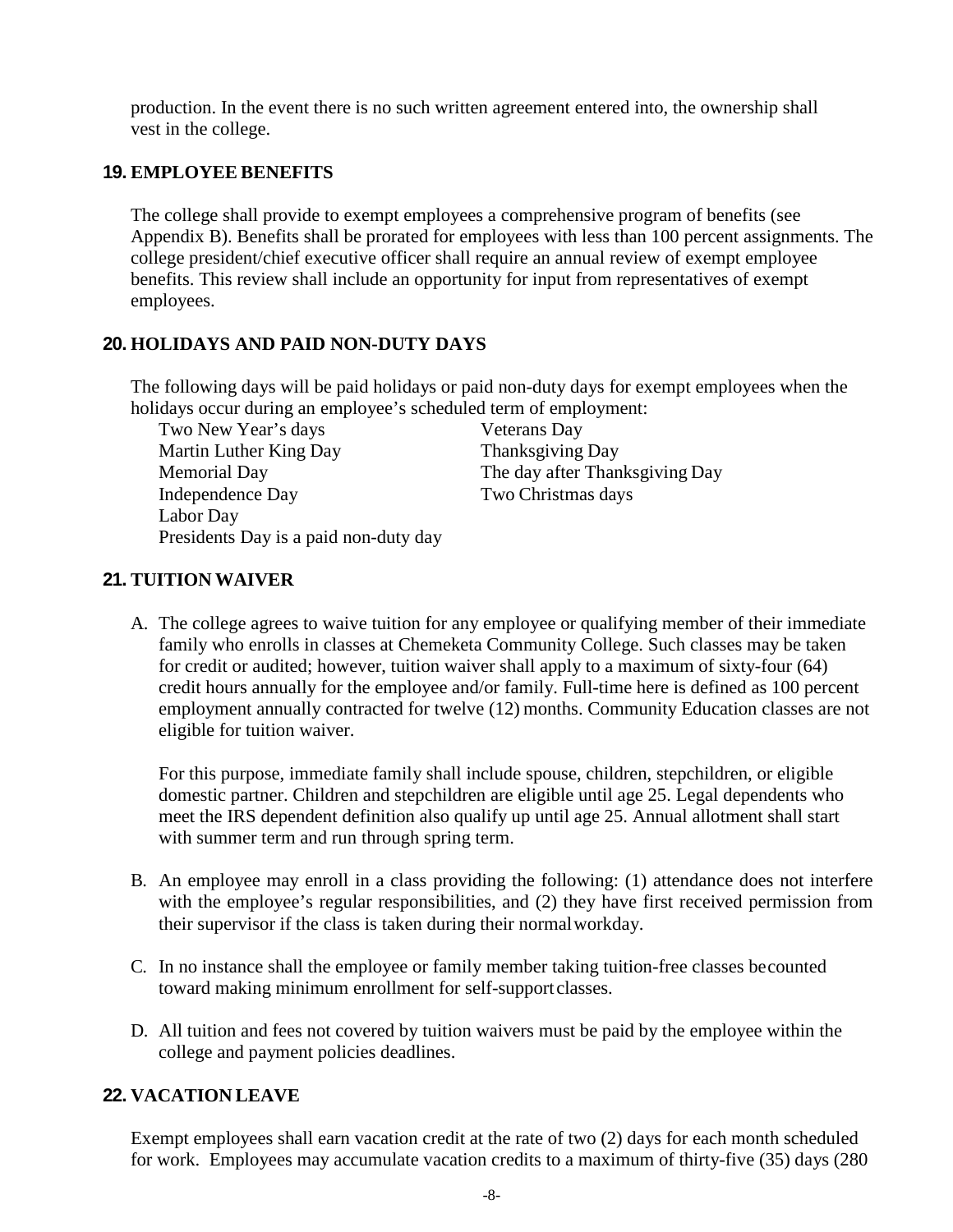hours). Upon reaching the maximum time, employees must either use time or forfeit those hours beyond the 280-hour limit. Use of vacation time shall be scheduled in advance and approved by the employee's immediate supervisor. Vacations shall be scheduled so as not to interfere with the operational requirements of the college.

Upon separation from employment with the college, earned but unused vacation credits shall be paid to the employee.

#### **23. SICK LEAVE**

Exempt employees are granted eight (8) hours of sick leave for each month scheduled to work. The unused portion of sick leave shall accumulate for an unlimited number of days. (See Section 29)

Exempt employees who are absent due to illness or injury are required to keep their supervisor(s) informed as to their return to work status.

No compensation for accrued sick leave shall be allowed during the term of employment or upon separation from the college, except as provided by Public Employees Retirement System (PERS) statute.

#### **24. BEREAVEMENT LEAVE**

In case of death in the employee's immediate family or of a close personal friend, the employee shall be granted up to seven (7) days leave with pay for the purposes of attending the funeral or making the necessary arrangements. Extended time may be granted, using accrued sick leave, personal leave, vacation, or time off without pay as agreed to by the college or in accordance with OFLA regulations. Bereavement leave shall not accumulate from year to year.

For the purposes of bereavement leave, "immediate family" includes: parent, child, spouse, mother-in-law, father-in-law, daughter-in-law, son-in-law, brother, brother-in-law, sister, sisterin-law, aunt, uncle, grandparent, grandchild, eligible domestic partner or a dependent who lives in the household.

#### **25. CIVIL DUTY LEAVE**

An exempt employee shall be granted leave with pay for service upon a jury or when subpoenaed as a witness; however, such compensation shall be reduced by the amount the employee received for such jury services or as a witness, excluding compensation for travel and expenses.

#### **26. PERSONAL BUSINESS LEAVE**

Exempt employees are granted two (2) days leave with pay for personal business each year. The employee shall communicate with the immediate supervisor prior to taking personal business leave. Personal business leave shall not accumulate from year to year.

#### **27. LEAVE OF ABSENCE WITHOUT PAY**

Leave of absence without pay may be granted for up to one (1) year.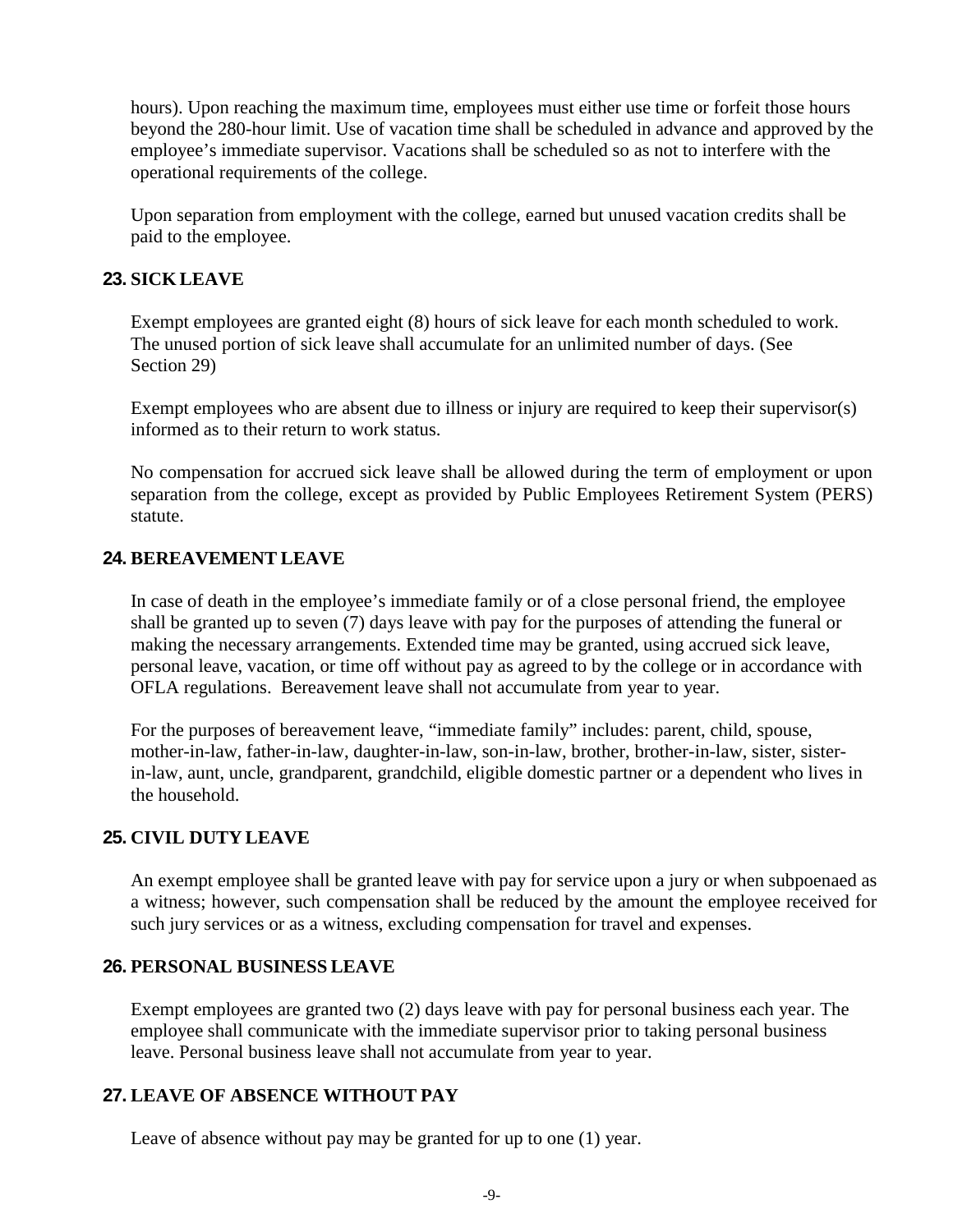If approved, the appropriate executive dean or vice president shall forward notification to the college Human Resources office.

Request for such leave must be in writing and must establish reasonable justification for approval for the request. Approval requirements are as follows:

| <b>Length of Leave</b>     | <b>Approvals required</b>                                      |
|----------------------------|----------------------------------------------------------------|
| 0 through 10 working days  | Supervisor                                                     |
| 11 through 60 working days | Supervisor and Dean/Director and Exec Dean or VP               |
| 61 and more working days   | Supervisor and Dean/Director and Exec Dean or VP and President |

During such leaves which exceed one (1) month, the employee shall not accrue or receive any benefits. Arrangements may be made with the college for the employee to pay the costs of group insurance benefits, if approved by the college insurance carrier, for the duration of the leave. Employees returning from leave without pay shall be returned to their previous position (same range and step) provided that the position has not been eliminated. If the position has been eliminated in mid-contract, retrenchment procedures will be followed. The employee shall be provided written notification of the retrenchment decision.

#### **28. PARENTAL LEAVE**

A pregnant exempt employee shall be granted unpaid parental leave commencing from any time in the pregnancy with a physician's recommendation.

An exempt employee will be paid for parental leave only when using accumulated leave (see also Article 23), in conformance with the conditions listed in this handbook for the use of sick leave, and/or when the employee elects to use accrued vacation leave. The conditions of parental leave shall be consistent with federal and state statutes. Check with the college Human Resources office for details.

An exempt employee who is an adoptive parent or the parent of an unborn or newly-born child may use any leave provided for in this handbook for the performance of parental responsibilities if the procedural conditions listed for the leave are met.

#### **29. FAMILY MEDICAL LEAVE**

Employees may take family leave in accordance with FMLA and/or OFLA. Employees shall use any accrued vacation or sick leave while on FMLA and/or OFLA. Check with the college Human Resources office for details.

#### **30. POLITICALLEAVE**

An exempt employee who is elected or appointed to a full time or part time public office which requires absence from duty with the college for an extended period of time may be granted a political leave of absence without pay. For the duration of such public service, the provisions of Section 27 shall apply.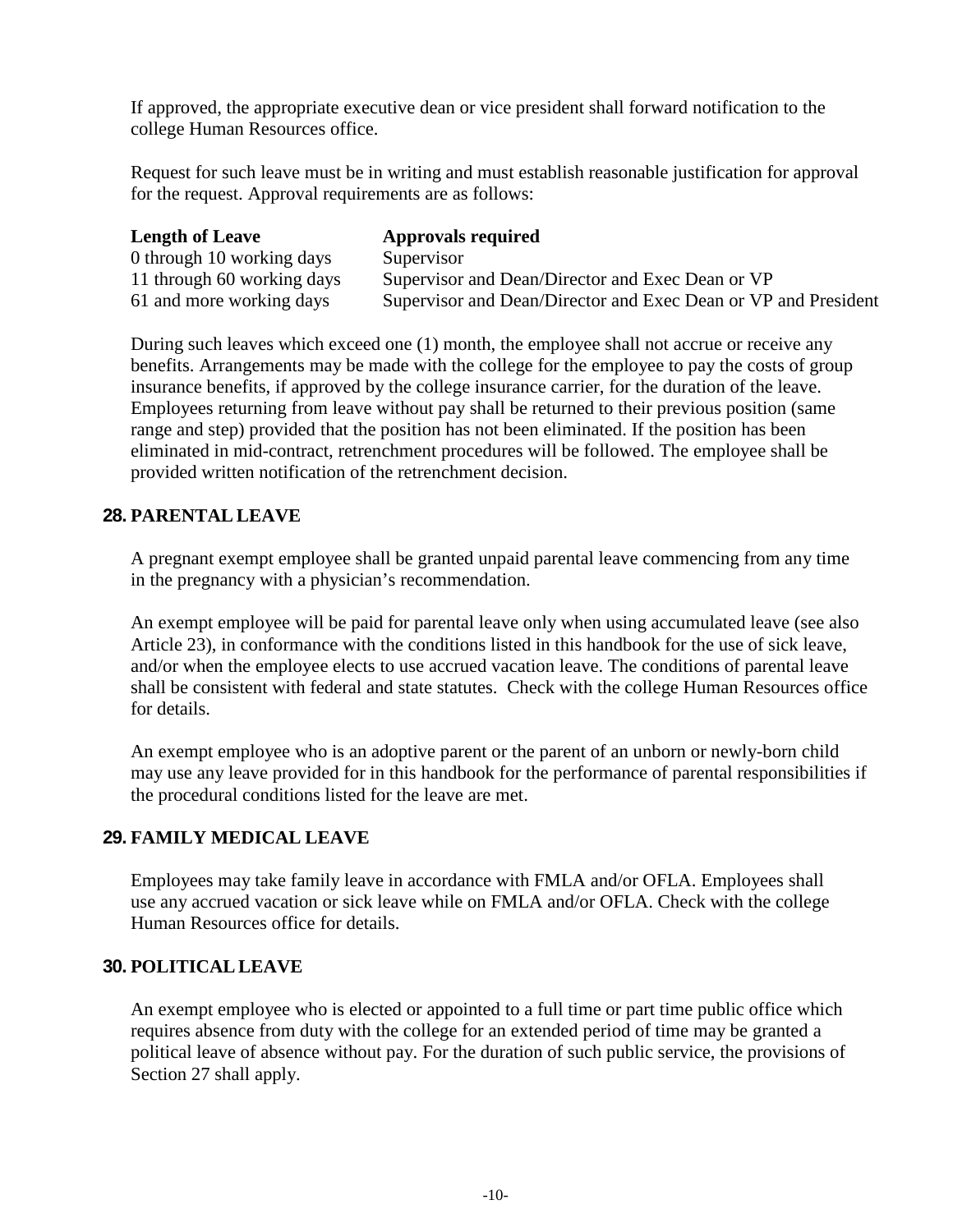Upon return, the employee shall be placed at no less than the same position on the salary schedule as at the time the leave was granted. If the employee's position is eliminated during the employee's absence, retrenchment procedures shall be followed. The employee on political leave shall be provided written notification of the retrenchment decision.

#### **31. PROFESSIONAL RENEWALLEAVE**

Exempt employees who have completed three (3) years of continuous service with the college are eligible for professional renewal leave. Application for leave shall be prepared by the exempt employee requesting leave and be submitted to the immediate supervisor no later than six (6) months preceding the date the leave is to begin. Leave applications shall include the purpose of the leave, time the leave would take place, and the expectation of the value the leave will have to the college.

Leaves are usually for up to three academic terms and must be directly related to the exempt employee's job responsibilities (exceptions must be granted by the college president/chief executive officer).

Professional renewal leaves applications recommended by the supervisor and appropriate division administrator shall be submitted to the Executive Team for consideration.

The Executive Team shall review leave applications and recommend approval or disapproval to the college president/chief executive officer. The president/chief executive officer shall review all applications and forward to the College Board of Education those recommended for approval.

College compensation for persons granted leave shall be set by the college president/chief executive officer. During an approved leave, the employee may be required to make reports to the immediate supervisor on accomplishments and/or progress. The timetable for such reports shall be set by the supervisor before the leave commences.

An employee on approved professional renewal leave shall enter into an agreement with the college that upon completion of the leave the employee shall return to employment of the college for at least twice the length of the leave. If the employee fails to return to the employment of the college, the employee may be required to return any or all of the compensation received from the college during the leave. Employees on leave who do not comply with intent of the leave shall forfeit leave pay.

#### **32. MILITARY LEAVE**

Employees shall be granted military leave in accordance with state and federal law.

#### **33. COMPLAINTPROCEDURE**

It is the purpose of this procedure to provide an effective and acceptable means for employees to bring problems and complaints concerning the terms and conditions of their employment to the attention of the college in an attempt to resolve them.

When an exempt employee believes a condition affecting him/her is unjust, inequitable, or a hindrance to effective operation, the employee will immediately discuss the situation with their supervisor.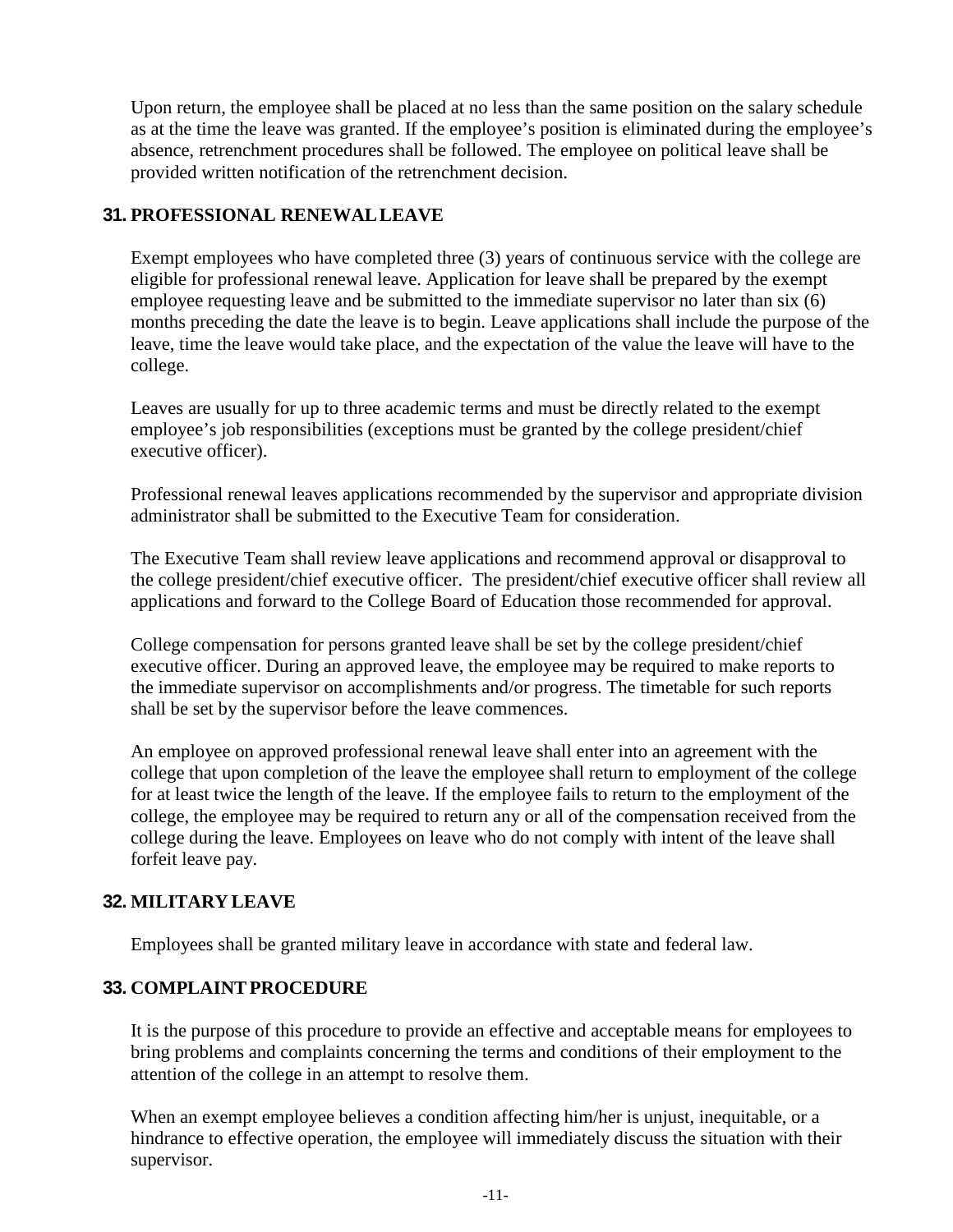If the employee believes the complaint has not resolved informally, then within ten (10) working days, it shall be expressed in writing to the supervisor with a formal request to initiate this complaint procedure. The written complaint shall give a clear and concise statement of the complaint including the facts upon which the complaint is based, the issues involved, and resolution sought.

A written reply shall be given to the employee within ten (10) working days of the employee's written complaint.

If the employee believes that the answer given by the supervisor did not resolve the concern or problem, the employee may submit a written complaint to the appropriate executive dean or vice president within ten (10) working days of the supervisor's response, with copies directed to the supervisor and the Associate Vice President of Human Resources.

The appropriate executive dean or vice president shall meet with the employee and with the supervisor to discuss the complaint. The executive dean or vice president may wish to meet with both the employee and the supervisor simultaneously. In any event, the executive dean or vice president shall reply in writing to the employee and the supervisor not later than ten (10) working days after the last meeting.

Should the employee believe that the reply from the division administrator does not remedy the complaint, the employee may direct an appeal to the college president/chief executive officer. The appeal shall be submitted in writing to the president/chief executive officer with a copy to the employee relations representative within ten (10) working days after the reply is received from the division administrator.

The president/chief executive officer or designee shall conduct interviews as deemed appropriate and shall submit a written decision to the employee, their legal representative, executive dean or vice president and supervisor not later than ten (10) working days after the last meeting/interview. The president/chief executive officer's decision shall be final except as allowed under Section 14.

Failure at any step of the procedure to communicate the decision in writing within the specified timelines shall permit the employee to proceed to the next step. Failure at any step of this procedure to appeal a complaint to the next step within the specified timeline shall be deemed to be acceptance of the decision rendered at that step.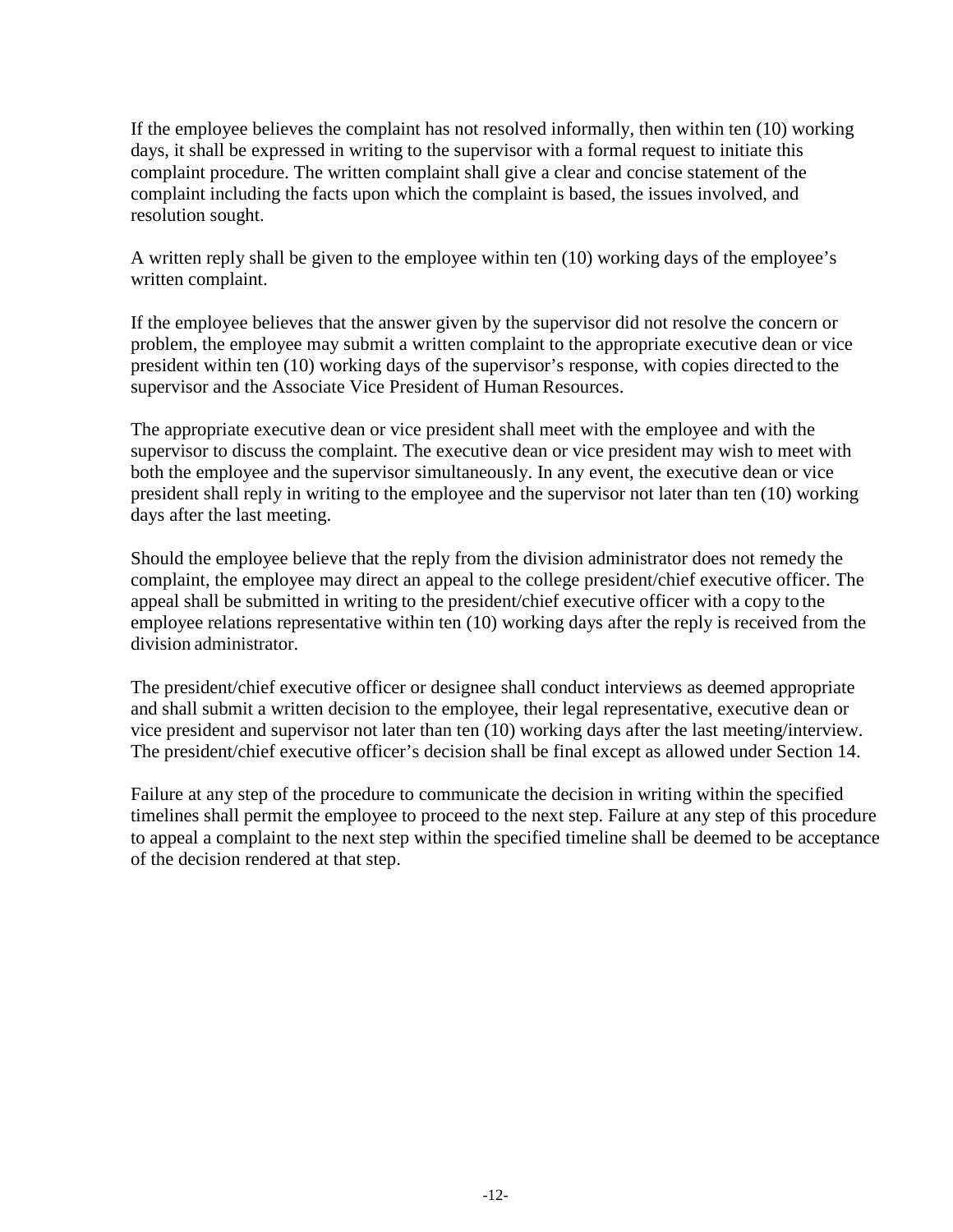|              |         | <b>STEP</b><br><b>STEP</b> |             |        |                                                 | <b>STEP</b> |        |       | <b>STEP</b> |        |       |       |         |      |             |              |
|--------------|---------|----------------------------|-------------|--------|-------------------------------------------------|-------------|--------|-------|-------------|--------|-------|-------|---------|------|-------------|--------------|
|              |         |                            |             |        | 2                                               |             |        | 3     |             |        | 4     |       |         | 5    |             |              |
| <b>RANGE</b> | ANNL.   | MO.                        | <b>HRLY</b> | ANNL.  | MO.                                             | <b>HRLY</b> | ANNL.  | MO.   | HRLY.       | ANNL.  | MO.   | HRLY. | ANNL.   | MO.  | <b>HRLY</b> | <b>RANGE</b> |
| $B-2$        | 35,208  | 2,934                      | 16.9        | 36,696 | 3,058                                           | 17.6        | 38,244 | 3,187 | 18.39       | 39,900 | 3,325 | 19.18 | 41,544  | 3,46 | 19.9        | $B-2$        |
| $B-3$        | 42,252  | 3,521                      | 20.3        | 44,100 | 3,675                                           | 21.2        | 45,996 | 3,833 | 22.11       | 47,988 | 3,999 | 23.07 | 50,100  | 4,17 | 24.0        | $B-3$        |
| $B-4$        | 44,784  | 3,732                      | 21.5        | 46,752 | 3,896                                           | 22.4        | 48,864 | 4,072 | 23.49       | 51,036 | 4,253 | 24.54 | 53,340  | 4,44 | 25.6        | $B-4$        |
| $C-1$        | 53,496  | 4,458                      | 25.7        | 56,016 | 4,668                                           | 26.9        | 58,740 | 4,895 | 28.24       | 61,572 | 5,131 | 29.60 | 64,488  | 5,37 | 31.0        | $C-1$        |
| $C-2$        | 56,772  | 4,731                      | 27.2        | 59,568 | 4,964                                           | 28.6        | 62,496 | 5,208 | 30.05       | 65,544 | 5,462 | 31.51 | 68,784  | 5,73 | 33.0        | $C-2$        |
| $C-3$        | 59,076  | 4,923                      | 28.4        | 61,980 | 5,165                                           | 29.8        | 64,992 | 5,416 | 31.25       | 68,172 | 5,681 | 32.78 | 71,568  | 5,96 | 34.4        | $C-3$        |
| $C-4$        | 71,220  | 5,935                      | 34.2        | 74,676 | 6,223                                           | 35.9        | 78,156 | 6,513 | 37.58       | 81,612 | 6,801 | 39.24 | 85,080  | 7,09 | 40.9        | $C-4$        |
| $D-1$        | 74,052  | 6,171                      | 35.6        | 77,652 | 6,471                                           | 37.3        | 81,276 | 6,773 | 39.08       | 84,864 | 7,072 | 40.80 | 88,476  | 7,37 | 42.5        | $D-1$        |
| $D-2$        | 77,016  | 6,418                      | 37.0        | 80,760 | 6,730                                           | 38.8        | 84,516 | 7,043 | 40.63       | 88,272 | 7,356 | 42.44 | 92,028  | 7,66 | 44.2        | $D-2$        |
| $D-3$        | 80,124  | 6,677                      | 38.5        | 83,988 | 6,999                                           | 40.3        | 87,900 | 7,325 | 42.26       | 91,788 | 7,649 | 44.13 | 95,700  | 7,97 | 46.0        | $D-3$        |
| $D-4$        | 82,512  | 6,876                      | 39.6        | 86,508 | 7,209                                           | 41.5        | 90,552 | 7,546 | 43.54       | 94,524 | 7,877 | 45.45 | 98,568  | 8,21 | 47.3        | $D-4$        |
| $D-5$        | 84,144  | 7,012                      | 40.4        | 88,248 | 7,354                                           | 42.4        | 92,352 | 7,696 | 44.40       | 96,468 | 8,039 | 46.38 | 100,560 | 8,38 | 48.3        | D-5          |
| $E-1$        | 101,508 | 8,459                      | 48.8        | $E-1$  | $\ast$                                          |             |        |       |             |        |       |       |         |      |             |              |
| $E-2$        | 113,712 | 9,476                      | 54.6        | $E-2$  | $\ast$                                          |             |        |       |             |        |       |       |         |      |             |              |
| $F-1$        | 127356  | 10.613                     | 61 2        | $F-1$  | $\ast$<br>*Performance hased after initial sten |             |        |       |             |        |       |       |         |      |             |              |

| F.J | 113.712          | 9.476 | 54.6 |
|-----|------------------|-------|------|
|     | 127.356   10.613 |       | 61 2 |
|     |                  |       |      |

**F - 1**

**\* \*Performance based after initialstep**

|              |         | <b>STEP</b> |             |         | <b>STEP</b> |             |         | <b>STEP</b> |       |         | <b>STEP</b> |       |         | <b>STEP</b> |             |         | <b>STEP</b> |       |              |
|--------------|---------|-------------|-------------|---------|-------------|-------------|---------|-------------|-------|---------|-------------|-------|---------|-------------|-------------|---------|-------------|-------|--------------|
|              |         |             |             |         |             |             |         |             |       |         |             |       |         | 10          |             |         | 11          |       |              |
| <b>RANGE</b> | ANNL.   | MO.         | <b>HRLY</b> | ANNL.   | MO.         | <b>HRLY</b> | ANNL.   | MO.         | HRLY. | ANNL.   | MO.         | HRLY. | ANNL.   | MO.         | <b>HRLY</b> | ANNL.   | MO.         | HRLY. | <b>RANGE</b> |
| $B-2$        | 43,356  | 3,613       | 20.8        | 45.144  | 3,762       | 21.7        | 47,148  | 3,929       | 22.67 | 49,128  | 4,094       | 23.62 | 51,192  | 4,26        | 24.6        | 53,508  | 4,459       | 25.73 | $B-2$        |
| $B-3$        | 52,308  | 4,359       | 25.1        | 54,552  | 4,546       | 26.2        | 56,952  | 4,746       | 27.38 | 59,388  | 4,949       | 28.55 | 61,932  | 5,16        | 29.7        | 64,728  | 5,394       | 31.12 | $B-3$        |
| $B-4$        | 55,728  | 4,644       | 26.7        | 58,212  | 4,851       | 27.9        | 60,864  | 5,072       | 29.26 | 63,432  | 5,286       | 30.50 | 66,132  | 5,51        | 31.7        | 69,120  | 5,760       | 33.23 | $B-4$        |
| $C-1$        | 67,632  | 5,636       | 32.5        | 70,884  | 5,907       | 34.0        | 74,280  | 6,190       | 35.71 | 77,412  | 6,451       | 37.22 | 80,700  | 6,72        | 38.8        | 84,348  | 7,029       | 40.55 | $C-1$        |
| $C-2$        | 72,204  | 6,017       | 34.7        | 75,720  | 6,310       | 36.4        | 79,476  | 6,623       | 38.21 | 82,836  | 6,903       | 39.83 | 86,352  | 7,19        | 41.5        | 90,240  | 7,520       | 43.39 | $C-2$        |
| $C-3$        | 75,084  | 6,257       | 36.1        | 78,720  | 6,560       | 37.8        | 82,656  | 6,888       | 39.74 | 86,184  | 7,182       | 41.44 | 89,808  | 7,48        | 43.1        | 93,852  | 7,821       | 45.12 | $C-3$        |
| $C-4$        | 88,716  | 7,393       | 42.6        | 92,448  | 7,704       | 44.4        | 96,612  | 8,051       | 46.45 | 100,008 | 8,334       | 48.08 | 102,012 | 8,50        | 49.0        | 104,064 | 8,672       | 50.03 | $C-4$        |
| $D-1$        | 92,256  | 7,688       | 44.3        | 96,168  | 8,014       | 46.2        | 100,488 | 8,374       | 48.31 | 104,016 | 8,668       | 50.01 | 106,116 | 8,84        | 51.0        | 108,228 | 9,019       | 52.03 | $D-1$        |
| $D-2$        | 95,940  | 7,995       | 46.1        | 100,008 | 8,334       | 48.0        | 104,520 | 8,710       | 50.25 | 108,180 | 9,015       | 52.01 | 110,352 | 9,19        | 53.0        | 112,560 | 9,380       | 54.12 | $D-2$        |
| $D-3$        | 99,756  | 8,313       | 47.9        | 104,016 | 8,668       | 50.0        | 108,684 | 9,057       | 52.25 | 112,488 | 9,374       | 54.08 | 114,732 | 9,56        | 55.1        | 117,048 | 9,754       | 56.27 | $D-3$        |
| $D-4$        | 102,756 | 8,563       | 49.4        | 107,136 | 8,928       | 51.5        | 111,948 | 9,329       | 53.82 | 115,884 | 9,657       | 55.71 | 118,188 | 9,84        | 56.8        | 120,576 | 10,048      | 57.97 | $D-4$        |
| D-5          | 104,796 | 8,733       | 50.3        | 109,248 | 9,104       | 52.5        | 114,168 | 9,514       | 54.89 | 118,176 | 9,848       | 56.82 | 120,564 | 10,04       | 57.9        | 122,988 | 10,249      | 59.13 | D-5          |